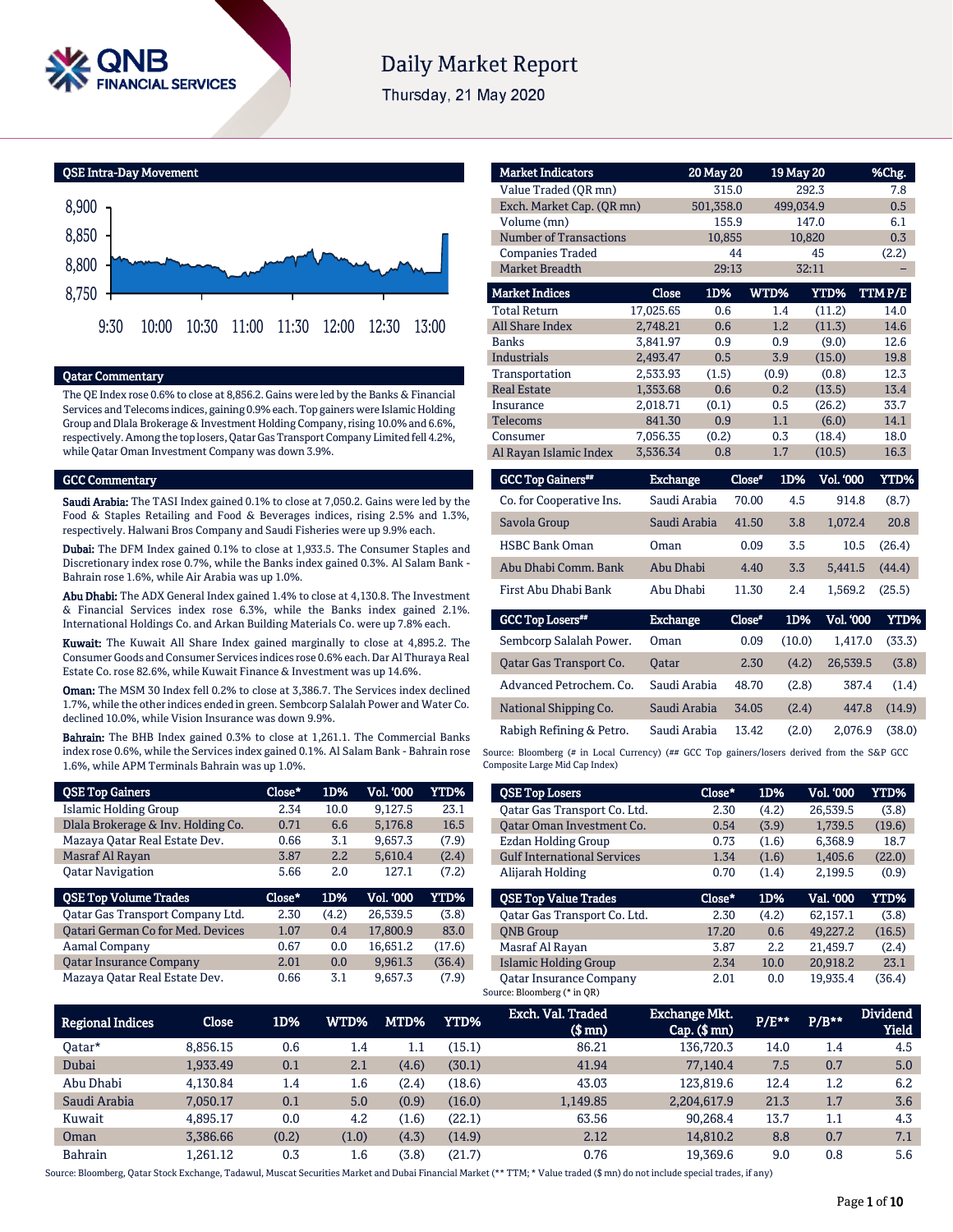## Qatar Market Commentary

- The QE Index rose 0.6% to close at 8,856.2. The Banks & Financial Services and Telecoms indices led the gains. The index rose on the back of buying support from GCC shareholders despite selling pressure from Qatari and non-Qatari shareholders.
- Islamic Holding Group and Dlala Brokerage & Investment Holding Company were the top gainers, rising 10.0% and 6.6%, respectively. Among the top losers, Qatar Gas Transport Company Limited fell 4.2%, while Qatar Oman Investment Company was down 3.9%.
- Volume of shares traded on Wednesday rose by 6.1% to 155.9mn from 147.0mn on Tuesday. However, as compared to the 30-day moving average of 203.2mn, volume for the day was 23.3% lower. Qatar Gas Transport Company Limited and Qatari German Company for Medical Devices were the most active stocks, contributing 17.0% and 11.4% to the total volume, respectively.

| <b>Overall Activity</b>    | Buy %* | Sell %* | Net (QR)        |
|----------------------------|--------|---------|-----------------|
| Oatari Individuals         | 31.25% | 30.38%  | 2,758,134.53    |
| <b>Oatari Institutions</b> | 18.14% | 19.13%  | (3.123.709.06)  |
| Oatari                     | 49.39% | 49.51%  | (365, 574.53)   |
| <b>GCC</b> Individuals     | 0.67%  | 0.98%   | (987, 418.20)   |
| <b>GCC</b> Institutions    | 4.53%  | 0.89%   | 11.442.605.62   |
| <b>GCC</b>                 | 5.20%  | 1.87%   | 10,455,187.42   |
| Non-Qatari Individuals     | 9.16%  | 11.50%  | (7,369,395.93)  |
| Non-Oatari Institutions    | 36.25% | 37.12%  | (2,720,216.95)  |
| Non-Qatari                 | 45.41% | 48.62%  | (10,089,612.88) |

Source: Qatar Stock Exchange (\*as a % of traded value)

# Ratings, Earnings Releases and Global Economic Data

#### Ratings Updates

| <b>Company</b>              | Agency         | Market | Type*            | Old Rating   | <b>New Rating</b> | <b>Rating Change</b>     | Outlook       | <b>Outlook Change</b>    |
|-----------------------------|----------------|--------|------------------|--------------|-------------------|--------------------------|---------------|--------------------------|
| Commercial Bank<br>of Dubai | Fitch          | Dubai  | LT-IDR/VR        | $A$ -/ $bb+$ | $A$ -/ $bb+$      | $\overline{\phantom{0}}$ | Stable        | $\overline{\phantom{0}}$ |
| Al Ahleia<br>Insurance      | <b>AM Best</b> | Kuwait | <b>FSR/LT-CR</b> | $A$ -/a-     | $A$ -/a-          | $\overline{\phantom{0}}$ | <b>Stable</b> | $\overline{\phantom{0}}$ |

Source: News reports, Bloomberg (\* LT – Long Term, FSR- Financial Strength Rating, IDR – Issuer Default Rating, VR- Viability Rating, CR- Credit Rating)

#### Earnings Releases

| Company                           | Market       | Currency  | Revenue (mn) | % Change | <b>Operating Profit</b> | % Change | <b>Net Profit</b> | % Change |
|-----------------------------------|--------------|-----------|--------------|----------|-------------------------|----------|-------------------|----------|
|                                   |              |           | 102020       | YoY      | (mn) 102020             | YoY.     | (mn) 102020       | YoY      |
| Al Yamamah Steel Industries Co.   | Saudi Arabia | <b>SR</b> | 593.3        | 108.8%   | 52.4                    | 147.1%   | 32.1              | 192.3%   |
| Jazan Energy And Development Co.  | Saudi Arabia | <b>SR</b> | 22.6         | 35.6%    | 1.4                     | N/A      | 0.5               | N/A      |
| Saudi Airlines Catering Co.       | Saudi Arabia | <b>SR</b> | 452.7        | $-13.2%$ | 34.9                    | $-71.3%$ | 15.6              | $-84.9%$ |
| Al Abdullatif Ind. Investment Co. | Saudi Arabia | <b>SR</b> | 133.4        | $-21.0%$ | (2.1)                   | N/A      | (7.7)             | N/A      |

Source: Company data, DFM, ADX, MSM, TASI, BHB.

### Global Economic Data

| <b>Date</b> | Market    | 'Source .                         | Indicator                        | Period   | Actual    | <b>Consensus</b> | <b>Previous</b> |
|-------------|-----------|-----------------------------------|----------------------------------|----------|-----------|------------------|-----------------|
| 05/20       | <b>US</b> | Mortgage Bankers Association      | <b>MBA Mortgage Applications</b> | $15-Mav$ | $-2.60\%$ | $\qquad \qquad$  | 0.30%           |
| 05/20       | UK        | UK Office for National Statistics | <b>CPI MoM</b>                   | Apr      | $-0.20%$  | $-0.10%$         | 0.00%           |
| 05/20       | UK        | UK Office for National Statistics | <b>CPI YoY</b>                   | Apr      | 0.80%     | 0.90%            | 1.50%           |
| 05/20       | <b>EU</b> | Eurostat                          | <b>CPI YoY</b>                   | Apr      | 0.30%     | 0.40%            | 0.40%           |
| 05/20       | EU        | Eurostat                          | CPI MoM                          | Apr      | 0.30%     | 0.30%            | 0.30%           |
| 05/20       | <b>EU</b> | European Commission               | <b>Consumer Confidence</b>       | May      | $-18.8$   | $-23.8$          | $-22$           |

Source: Bloomberg (s.a. = seasonally adjusted; n.s.a. = non-seasonally adjusted; w.d.a. = working day adjusted)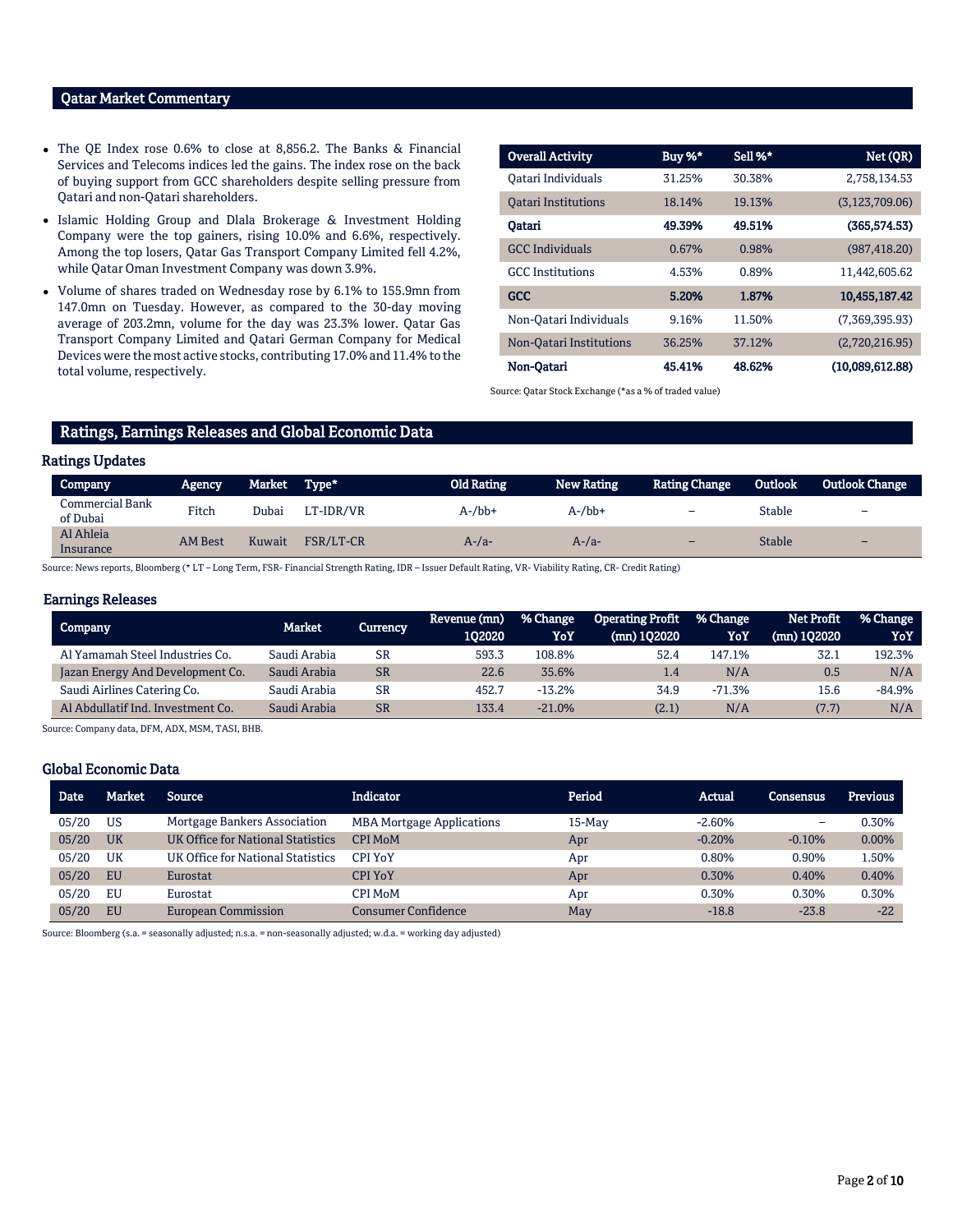# News

### Qatar

- Moody's affirms QIIK rating at 'A2' with 'Stable' outlook Qatar International Islamic Bank (QIIK) has announced that the credit rating agency Moody's has affirmed the bank's rating at 'A2' with a 'Stable' outlook, which confirms the strength of its financial position and ability to meet various market challenges. In its affirmation of the bank's rating, Moody's indicated that it was based on a number of factors, the most important of which is that QIIK is one of the leading Islamic banking institutions in Qatar, especially in the retail sector. The credit rating agency stated that the bank has significant credit strengths based on its resilient funding profile backed by a strong concession based on a large share of the local retail market, and that there is a very high probability of receiving government support in case of need. On Moody's affirmation of QIIK rating, bank's Chairman and Managing Director, Sheikh Khalid bin Thani bin Abdullah Al Thani said, "This rating at a remarkable degree is part of Moody's assertion of the strength of the Qatari economy and confidence in its ability to face various challenges – both domestic and foreign. Certainly, we are happy with our ability to continue our outstanding performance and achieve good results that were clearly reflected in the various indicators that we disclosed in the last period, and we found resonating on Moody's rating, which was based on real strengths enjoyed by 'QIIK' for a long time." Sheikh Khalid added, "The local banking sector, with its high solvency and prudent policies, according to which it is managed, is capable of achieving more progress, more gains to overcome any unexpected and sudden challenges, as it has proven that it has the flexibility and efficiency that qualifies it to continue to lead locally and internationally." (QSE, Gulf-Times.com)
- $\bullet$  MSCI rebalancing to take place today While changes in the indices following the May Semi Annual Review will be in effect on May 29, due to the market closure next week, Qatari stocks are anticipated to be adjusted today. (QNB FS Research)
- Nakilat takes delivery and management of LNG carrier newbuild – Qatar Gas Transport Company Limited (Nakilat) has taken delivery of a newbuild LNG carrier, "Global Energy", which will be commercially and technically managed in-house by Nakilat. Built by Daewoo Shipbuilding & Marine Engineering (DSME), this is the first of four LNG carrier newbuilds to be delivered to Global Shipping Co. Ltd., a joint venture of Nakilat (60%) and Maran Ventures Inc. (Maran Ventures) (40%). The delivery of all four newbuild LNG carriers by end-2021 will bring Nakilat's fleet to 74 vessels, which is just under 12% of current global LNG fleet in carrying capacity. Nakilat's Chief Executive Officer, Abdullah Al Sulaiti said, "We are committed to grow our fleet in a sustainable manner to meet the rising demand for clean energy transport globally. The addition of this technologicallyadvanced newbuild to our fleet not only gives us a competitive edge, but also allows us to provide additional capacity and flexibility to our customers, which is important in a dynamic marketplace. The steady expansion of our fleet through the acquisition of these four newbuilds and the second phase fleet transition that has already commenced, comes as part of our efforts to maximize returns for our shareholders and strengthen

our position as the leading transporter of clean energy." Al-Sulaiti added, "We have seen a shift in terms of management and vessel technology in the industry, which we have taken into consideration. Constructed in South Korea, the four modern vessels each have a cargo carrying capacity of 173,400 cubic meters, equipped with some of the most advanced technology in the market today, with two of them being equipped with ME-GI while the other two with X-DF propulsion technologies. These vessels also feature modern structural design and employ other advanced technologies." (QSE, Gulf-Times.com)

- KCBK: Reminder to collect unpaid dividends for  $5+$  years In compliance with Qatar Central Bank's regulations concerning dividends that have remained uncollected for more than 5 years, and in order to protect the interests of its shareholders who have not received their dividend payments, Al Khalij Commercial Bank (KCBK) is pleased to announce that the list of shareholders who have failed to collect their dividend payments for the years 2010, 2011, 2012, 2013, 2014 and 2015. (QSE)
- QSE distributes food parcels to the workers and less fortunate labor – In line with the social responsibility initiatives taken to support workers during the COVID-19 crisis, the Qatar Stock Exchange (QSE), in cooperation with Qatar Charity, carried out several campaigns to distribute food parcels to the needy workers and support less privileged members within the community. QSE cooperates with Qatar charity institutions to adopt charity initiatives. This reflects its commitment to give back to the local community it operates in. QSE's charitable spirit goes along with the noble tradition of our nation in appreciating what we possess and sympathize with the less fortunate ones. It is noteworthy that the QSE was recognized this year as the best financial institution in achieving social responsibility and received a prize for its effective role in achieving ESG (environmental, social and governance) among listed companies and promoting financial literacy among citizens and residents. (QSE)
- Page 3 of 10 Aamal Company's diversified business model provides resilience in challenging times – Qatar's private sector has strengthened its efforts to complement the sovereign strategy to mitigate the risk of COVID-19, with Aamal Company, a fast growing diversified conglomerate, fast tracking its mobile pharmacies and mobile app 'Rimads' for home delivery of medicines to better address the needs of the society. "Despite the negative impact of the COVID-19 pandemic in 2020, Aamal Company's diversified business model provides resilience in these challenging times, and our corporate strategy remains clear as we continue to focus on generating value through diversification and profitable growth," its Chief Executive and Managing Director, Sheikh Mohamed bin Faisal Al-Thani told Gulf Times. Although the duration (of the pandemic) remains unclear, he said all Aamal Company's subsidiaries are closely monitoring developments and assessing the implications for their operations. In this regard, Sheikh Mohamed highlighted that its subsidiary Ebn Sina Healthcare Pharmacy Solutions has received approval from the Ministry of Public Health to use its warehouse delivery vans as 'mobile pharmacies' to help deliver medicines to homes. "The Rimads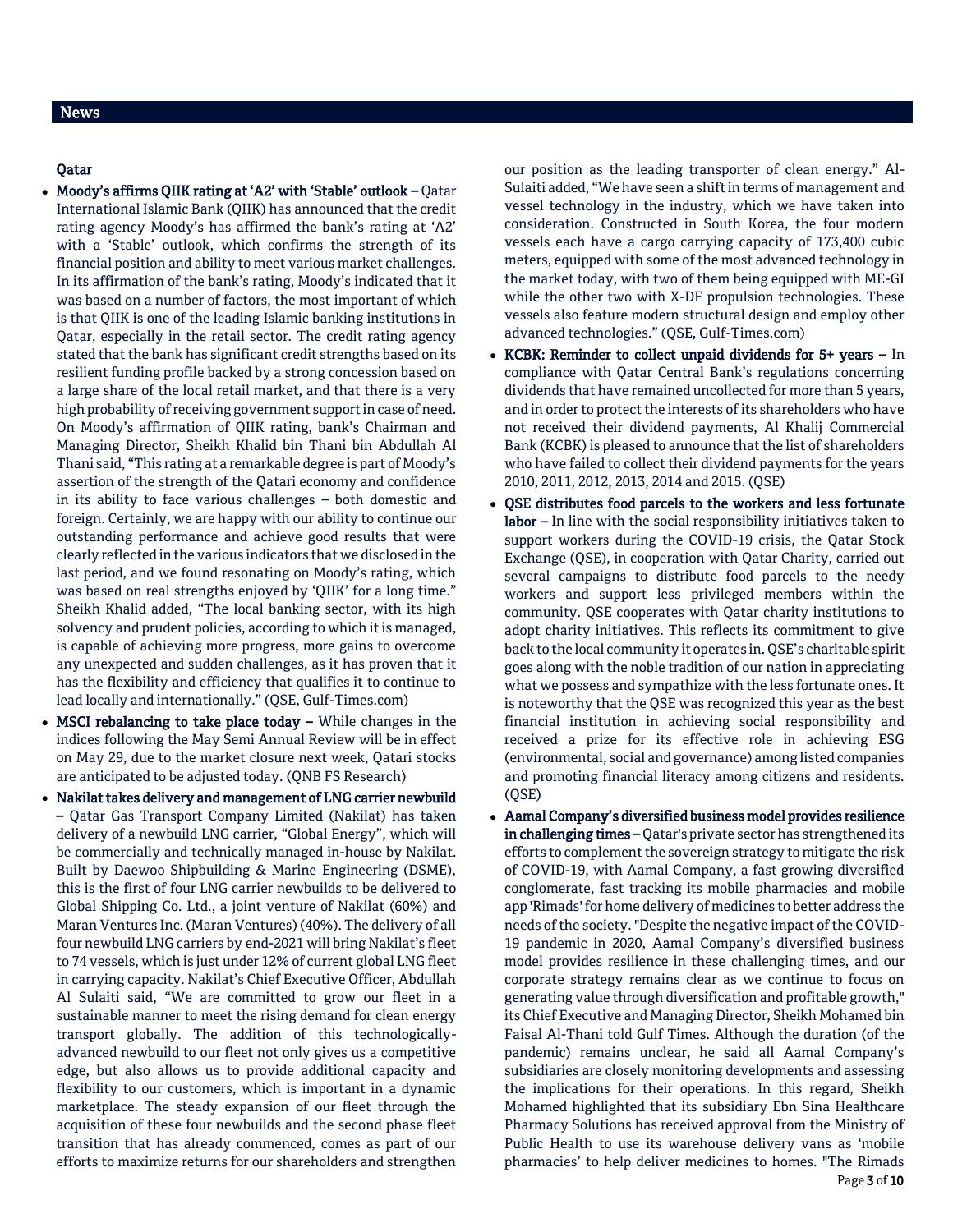mobile application, which Ebn Sina Healthcare Pharmacy Solutions helped to launch, is now working smoothly at Ebn Sina Pharmacy, providing professional home delivery of medicine and consumer products including face masks and hand sanitizers," he said. (Gulf-Times.com)

- Qatar's industrial production rises 0.2% YoY in March Qatar saw robust YoY expansion, especially in food and chemical production as well as a marginal increase in the hydrocarbon extraction, led its industrial production expand this March, according to the official statistics. The country's Industrial Production Index (IPI) was up 0.2% YoY but declined 0.6% MoM in March 2020, according to the figures released by the Planning and Statistics Authority (PSA). The mining and quarrying index, which has a relative weight of 83.6%, saw a 0.3% expansion YoY on account of 0.3% jump in the extraction of crude petroleum and natural gas, while other mining and quarrying sectors shrank 2.6%. On a monthly basis, the index showed a 1.4% fall owing to a 1.3% dip in the extraction of crude petroleum and natural gas, even as there was a 1.7% jump in other mining and quarrying sectors. The manufacturing index, with a relative weight of 15.2%, showed a 1.8% yearly fall in March 2020. On a monthly basis, the manufacturing index grew 1.8%. Electricity, which has 0.7% weight in the IPI basket, saw its index surge 18.5% and 25% on yearly and monthly basis respectively in March 2020. In the case of water, which has a 0.5% weight, there was a 19.3% and 22.2% growth YoY and MoM respectively this March. (Gulf-Times.com)
- KPMG: Qatari banks' net profit growth averages 5.5% in 2019 Qatar's banking sector saw positive results in 2019, with an average 5.5% growth in net profit, which is attributable to higher margins, continued cost control, and a clear focus on risk, a new report has shown. The local banking sector continues to prove strength and resilience as Qatar banks saw growth in their asset base by 9.3% despite the liquidity pressure, KPMG said in its report titled ''New Age Banking". Market sentiment has also reflected these fundamentals with the share prices of all listed banks, except one, showing an upward trend, although this trend has reversed in 2020 with an overall decline of 10.6% in listed bank share prices in Qatar from January 1 to April 30 this year. Listed banks in Qatar compared well to their regional counterparts, which was reflected in them having: (1) The second highest return on equity at 13.2%, (2) The highest nonperforming loan provision coverage ratio at 78.1%, (3) The lowest cost to income ratio at 26.5%, and (4) The largest bank by total assets being QNB Group at \$259.5bn. About the report, Omar Mahmood, head, Financial Services for KPMG in the Middle East & South Asia, and partner at KPMG in Qatar, said, "The financial trends identified through our analysis were largely positive, which, given the unique political and economic circumstances the region has witnessed in recent years, is particularly impressive, reflecting the continued resilience of the banking sector." On another note, the COVID-19 pandemic that the world is facing since the beginning of the year 2020 is having unprecedented impact on the financial markets globally and locally and creating a unique situation for the industry because of the implications for operating models, employees, suppliers, customers, and the drop in oil prices that all affected financial results. Banking experts agree that the sector will be dealing with the effects of this pandemic for the foreseeable future,

leading the banking sector to evolve, and only agile and flexible banks that are willing to transform will succeed and secure their financial strength for future growth. Looking to the future of the financial services sector in light of the current pandemic we are experiencing, Mahmood commented, "We are witnessing banks evolving at a faster pace than ever before and in some cases transforming their business models and venturing into new age banking, be it through the use of Artificial Intelligence (AI), Robotic Process Automation (RPA), or by launching digital only branches to serve their customer base more effectively. We expect banks to continue to aggressively pursue technological advancement and use revamped business platforms, by partnering and collaborating with various fintech firms." (Gulf-Times.com)

- Ezdan: Key property deals boost realty price index in one week The property market witnessed over the past week the conclusion of exceptional deals that contributed to a hefty rise in the real estate price index, according to the latest Ezdan Real Estate's (Ezdan) report. Al-Daayen Municipality registered the sale of a land lot spanning over a large area at a total of QR50mn, while Doha Municipality witnessed a property sale worth QR37.7mn for a multi-use land lot in Lusail area, which reflects the continued control of land sale over other types of properties in terms of volume, the report said. The report indicated that as per the breakdown of property sale activity and the volume of sales registered from May 10 to May 14, the Real Estate Registration Department saw 54 property sale deals worth approximately QR216.3mn, while the operations were distributed over seven municipalities: Umm Salal, Al Khor, Al Thakhira, Doha, Al Rayan, Shamal, Al Daayen, and Al Wakrah. The deals entailed vacant land lots, multi-use buildings, multiuse land lots, and residential buildings. Al-Daayen Municipality accounted for the highest deal in terms of value by selling a vacant land lot in Al Khisa spreading over a 19,300 square meters area at QR241 per square foot totaling QR50mn, while Doha Municipality also witnessed the sale of 5,837 square meters multi-use land lot in Lusail at QR600 per square foot, with an aggregate value of QR37.7mn. Al Thakira Municipality witnessed the least deal in terms of value for a building over an area of 218sq m at a price less than QR257 per square foot, totaling approximately QR602,000, the report said. (Gulf-Times.com)
- QDB extends coverage period of National Response Guarantee Program – The Qatar Development Bank (QDB) has included companies operating in the contracting and construction sector to take advantage of the COVID-19 National Response Guarantee Program, and extended the period of QDB's coverage of the percentage of financing profits granted through the program to 12 months instead of six months only. Under this decision, companies wholly owned by the private sector and affected by the repercussions of the novel coronavirus pandemic are entitled to benefit from the national guarantee program launched by QDB in cooperation with the Ministry of Finance and the Qatar Central Bank and all banks operating in the country. The companies will be able to obtain financing with the aim of helping them to pay salaries of their employees and special rental benefits. According to this decision, Qatar's government will fully cover the percentage of financing profits during the first year on behalf of the beneficiary companies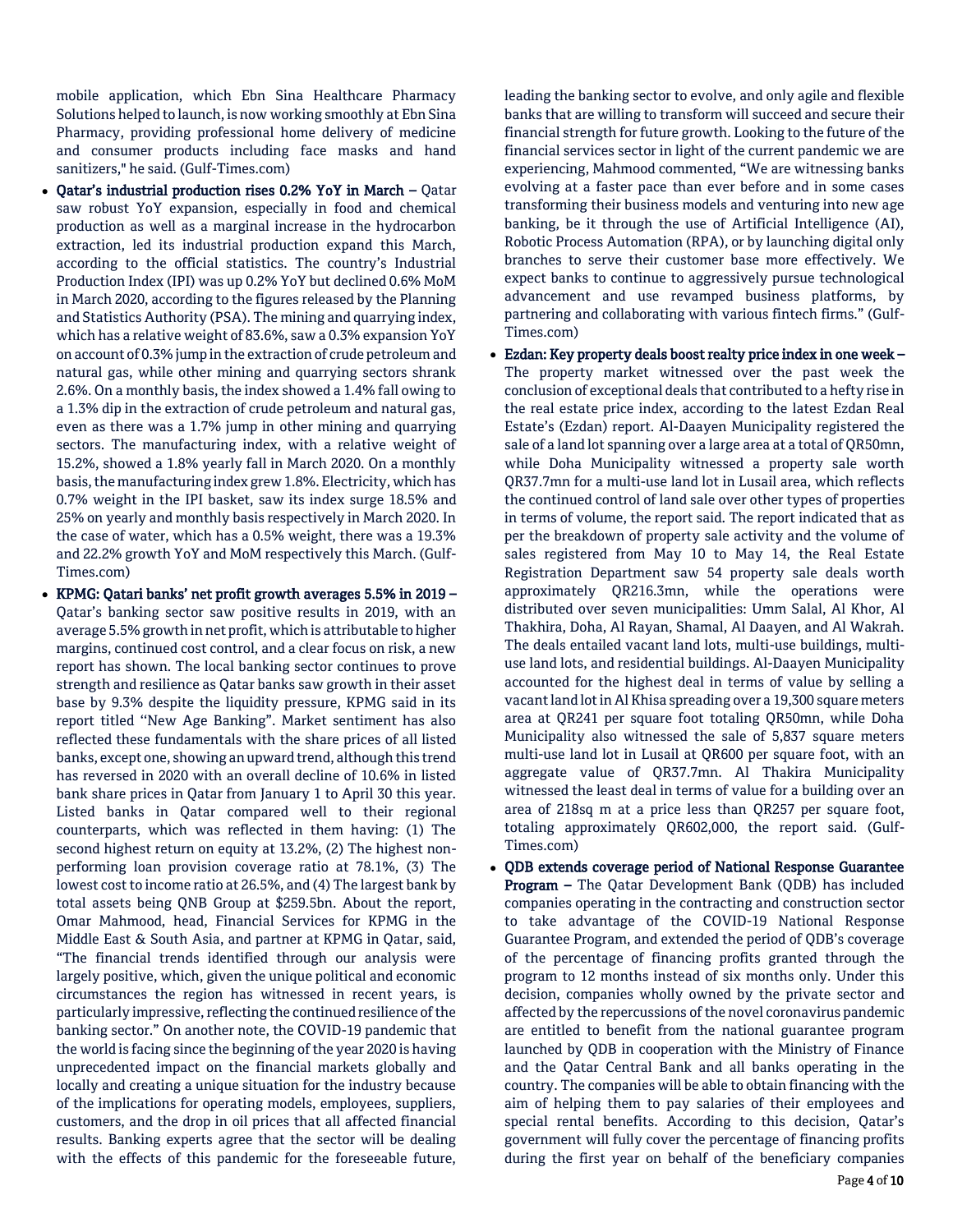through QDB. QDB stated that companies wishing to benefit from the program are required to be fully owned by the private sector, and to be registered in the wage protection system in Qatar. Regarding the mechanism applied to benefit from the program, QDB said, companies wishing to benefit or their official representatives must communicate with the commercial and Islamic banks in which they hold accounts for the wage protection system and requests for benefit are submitted through them exclusively. Requests can also be submitted on behalf of more than one company by Qatari citizen partners or owners of affected private sector companies. (Qatar-Tribune)

#### International

- UK inflation slumps to lowest since 2016 as coronavirus hits Britain's inflation rate sank in April to its lowest since August 2016 as the coronavirus pandemic pushed down global oil prices and clothing stores slashed prices, bolstering the prospect of more Bank of England (BoE) stimulus next month. Consumer price inflation dropped to an annual rate of 0.8%from 1.5% in March, official data showed on Wednesday. That was the sharpest one-month fall in over a decade and took inflation further below the BoE's 2% target. Deputy Governor Ben Broadbent has said it could drop below zero by the end of 2020. The BoE increased its bond-buying program by a record 200bn Pounds in March as the COVID-19 crisis escalated, and many economists expect another increase on June 18. Markets see a chance the BoE could cut interest rates below zero for the first time by the end of the year. The Office for National Statistics says inflation readings were likely to be volatile because the coronavirus shutdown has kept its price-checkers from getting prices on more than a fifth of goods and services, forcing the ONS to estimate them or use substitutes. Declining prices for energy bills, transport - which includes petrol - and clothing and footwear, causing biggest drop in inflation. The ONS said clothing retailers, hit by the government's stay-at-home orders, resorted to more discount sales and prices dropped by the most since 2010, down an annual 2.9%. Household utility bills dropped by the most since 2009, reflecting previously announced price caps. But there was upward pressure from the price of video games and consoles, board games and children's toys, as well as fresh vegetables, the ONS said. (Reuters)
- $\bullet$  UK sells first government bond with a negative yield Britain sold a government bond that pays a negative yield for the first time on Wednesday - meaning that Britain's government is effectively being paid to borrow as investors agreed to be paid back slightly less than they lent. The bond, which matures in July 2023, sold at an average yield of -0.003%. While investors will receive an annual interest payment of 0.75%, they paid above face value for the bond so the actual return in cash terms is less than they have lent. Demand for the bond was low by recent standards, with investors bidding for just over twice the 3.75bn Pounds (\$4.59bn) on offer. The last time a bid-to-cover ratio was below Wednesday's 2.15 was on March 19, before the BoE announced it would buy an extra 200bn Pounds of assets, mostly government bonds, to support the economy through the coronavirus crisis. (Reuters)
- BoE's Bailey re-thinking sub-zero rates, but says reviews are mixed – Bank of England (BoE) Governor Andrew Bailey said he was less opposed to negative interest rates than before the

coronavirus crisis escalated, but that there were "mixed reviews" about how well they had worked for other central banks. Bailey said the BoE was not ruling out taking rates below 0% for the first time, but it was "not ruling it in" either. "(We're) looking very carefully at the experiences of those other central banks that have used negative rates, and a number of them are actually publishing quite interesting assessments at the moment," he told lawmakers on Wednesday. "There are some pretty mixed reviews of it, I have to say." The Bank of Japan and the European Central Bank have cut rates below zero to deter banks from parking cash at the central banks and instead lend it out to boost growth. Both have also recently sought to reward banks that use their credit lines, recognizing the need for incentives. Bailey said last week the BoE was not contemplating taking rates into negative territory but has sounded increasingly less opposed to the idea than his predecessor Mark Carney. "I have changed my position a bit," he told parliament's Treasury Committee, saying the last time he spoke before the panel in early March seemed like "ancient history". However, Bailey said the benefits of taking rates below zero might be limited and could hurt the financial system. "There are good reasons to think that the pass-through would be different, it could be weaker," he said. Several other top policymakers have also left the door open, prompting investors to price in negative rates by the end of 2020. Earlier on Wednesday, Britain sold debt with a yield below zero for the first time. (Reuters)

- Eurozone consumer confidence rises to -18.8 in May Eurozone consumer confidence rose by 3.2 points in May from the April number, figures released on Wednesday showed. The European Commission said a flash estimate showed euro zone consumer morale improved to -18.8 this month from -22.0 in April. Economists polled by Reuters had expected a fall to -24.0. Euro zone consumer confidence rose by 3.2 points in May from the April number, figures released on Wednesday showed. The European Commission said a flash estimate showed euro zone consumer morale improved to -18.8 this month from -22.0 in April. Economists polled by Reuters had expected a fall to -24.0. In the European Union as a whole, consumer sentiment rose by 2.5 points to -19.5. (Reuters)
- Eurozone April inflation revised down to nearly four-year low Eurozone annual inflation in April was 0.3%, the lowest level in nearly four years, according to final data released on Wednesday by Eurostat, which revised down its earlier estimate as energy prices fell more than initially expected. The European Union statistics agency had previously estimated that consumer prices in the 19-nation currency bloc rose 0.4% on the year in April, but on Wednesday lowered the figure to 0.3%, the lowest since August 2016. Headline inflation confirmed its slowing trend since the start of the year, dropping from 0.7% in March, 1.2% in February and 1.4% in January, farther away from the European Central Bank target of a rate below but close to 2% over the medium term. The revision was caused by a larger-thanexpected fall in energy prices, amid the coronavirus crisis and the oil price war between Russia and Saudi Arabia, two major producers of petroleum. Eurostat said energy prices in the bloc fell 9.7% in April year-on-year, revising down its earlier estimate of a 9.6% drop. Excluding energy prices, inflation in the bloc rose to 1.4% in April from 1.3% in March, Eurostat data showed, mostly driven by higher prices in supermarkets. On the year,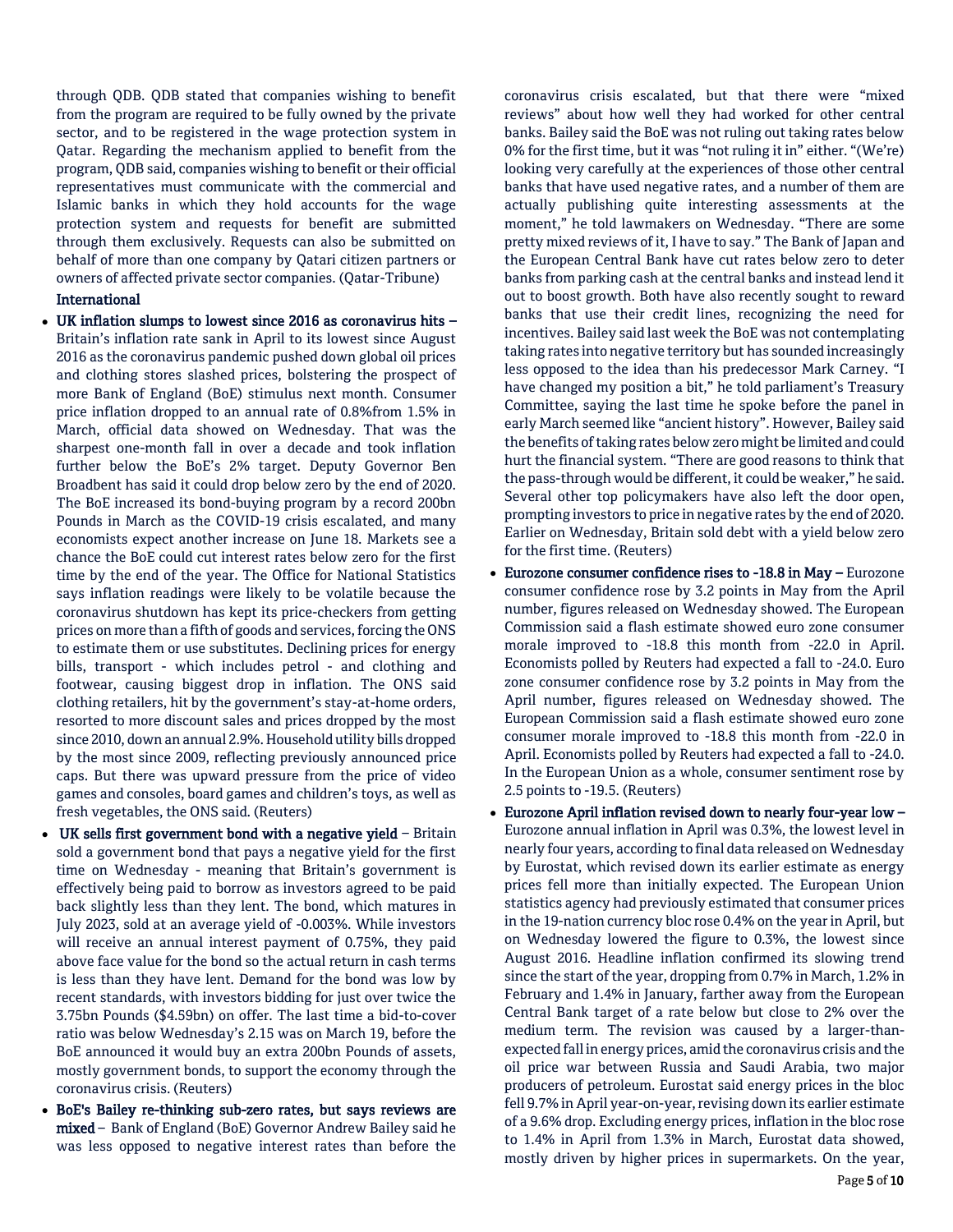food, alcohol and tobacco prices went up by 3.6% in April from 2.4% in March, as consumers stocked up on goods during the pandemic. In the services sector, the largest in the bloc's economy, inflation was 1.2% in April year-on-year, down from 1.3% in March. (Reuters)

- Eurozone current account surplus narrows in March The Eurozone's current account surplus narrowed to 27bn Euros in March from 38bn Euros in February, though the trade surplus increased, the European Central Bank said on Wednesday. The drop on the current account came on a lower surplus on services and the drop in primary income, which includes items like profit or dividend flows from abroad. In the 12 months to March, the euro zone recorded a current account surplus worth 2.8% of its gross domestic product, down from a surplus of 3.0% in the preceding 12 months. (Reuters)
- Commission: EU must focus on health & jobs now, fiscal matters later – European Union (EU) countries must now focus on investment in public health and protecting jobs and companies, and worry about fiscal sustainability later, the European Commission said on Wednesday, departing from its usual calls for prudent policies and reforms. In its annual recommendations to the bloc's 27 countries, the EU executive said the EU should coordinate its approach to economic recovery once the coronavirus pandemic subsides. Budget gaps in all EU countries except Bulgaria will widen well beyond the EU's usual ceiling of 3% of gross domestic product this year as governments use public money to prop up economies that are expected to plunge into their deepest recessions ever this year. Public debt is also going to rocket, breaching the EU's normal requirement that it should be falling. "Our message is crystal clear: there needs to be a supportive fiscal stance in all Member States and we recommend that all Member States take all necessary measures to effectively address the pandemic, sustain the economy and support the ensuing recovery," European Commissioner for Economic and Financial Affairs Paolo Gentiloni said. He also cautioned that governments should not sacrifice investment as they seek to rebalance their books in the future. (Reuters)
- Germany's builders prop up economy as it slides into recession As workers across Germany downed tools during the coronavirus crisis and the economy slipped into recession, Berlin-based K. Rogge Spezialbau kept its builders busy at work. The specialist in interiors and facade renovations is one of Germany's many construction firms that has kept the nation moving even when much of Europe's biggest economy ground to a halt. "Our company and the construction sector in general are definitely doing far better in this coronavirus crisis than companies in other sectors," said Klaus-Dieter Mueller, a managing partner at the firm which employs 170 people. "So we can't really complain," he told Reuters. The coronavirus crisis has pushed Germany's already slowing economy into a formal recession, after a 2.2% contraction in the first quarter followed a revised 0.1% fall in output in the fourth quarter of 2019. Yet, the construction industry, Germany's biggest employer, helped prevent a sharper slowdown that others have faced in Europe, such as France and Italy, whose economies shrank by 5.8% and 4.7% in the first quarter, respectively. Unlike France, Italy, Britain and Spain, where construction sites fell silent for weeks, Germany's 16 states allowed factories to operate and

construction work to continue if workers adhered to social distancing and other safety rules. (Reuters)

- PMI: Japan's May factory activity reels as pandemic hits output, orders - The decline in Japan's factory activity accelerated in May as output and orders slumped, highlighting increasing stress in the manufacturing sector from the coronavirus pandemic. The au Jibun Bank Flash Japan Manufacturing Purchasing Managers' Index (PMI) slipped to a seasonally adjusted 38.4 from a final 41.9 in April, its lowest since March 2009. The headline figure was pulled down by sharp declines in output, new orders and the backlog of work, which all contracted at the fastest pace in more than a decade. "While the rate of decline in services activity has eased very slightly, plummeting demand for goods is finally catching up with the manufacturing sector," said Joe Hayes, economist at IHS Markit, which compiled the survey. A bright spot in the gloomy data were employment conditions, which were flat. The index stayed below the 50.0 threshold that separates contraction from expansion for a 13th month. The pandemic has been particularly disruptive for global supply chains, causing trouble for trade-reliant nations such as Japan. The world's third-largest economy fell into recession for the first time in 4-1/2 years in the first quarter, data showed this week. (Reuters)
- Japan exports fall most since 2009 as pandemic wipes out global demand – Japan's exports fell the most since the 2009 global financial crisis in April as the coronavirus pandemic slammed world demand for cars, industrial materials and other goods, likely pushing the world's third-largest economy deeper into recession. The ugly trade numbers come as policymakers seek to balance virus containment measures against the need to revive battered parts of the economy, with the risk of a second wave of infections only complicating this challenge. The central bank will hold an emergency meeting on Friday to work out a scheme that would encourage financial institutions to lend to smaller, struggling firms. Policymakers are also considering cash injections for companies of all sizes. Ministry of Finance (MOF) data on Thursday showed Japan's exports fell 21.9% in April YoY as US-bound shipments slumped 37.8%, the fastest decline since 2009, with car exports there plunging 65.8%. The fall was the biggest since October 2009 during the global financial crisis, but slightly less than a 22.7% decrease seen by economists in a Reuters poll. Exports fell 11.7% in March. (Reuters)
- China's post-pandemic economic stimulus puts 2020 climate pledges at risk - China may struggle to meet its climate pledges this year as it turns to heavy industry and carbon-intensive projects to shore up its coronavirus-stricken economy, government researchers and analysts say. China pledged to cut "carbon intensity" – the amount of CO2 emissions it produces per unit of GDP - by 40%-45% from 2005-2020 as part of the global climate change pact it signed in Paris in 2015. The world's biggest greenhouse gas producing country had been on course to reach its target at the end of last year, prompting calls for Beijing to set more ambitious goals. However, experts say the economic damage done by the pandemic - especially to the less carbonintensive service sector - has made the target far harder to meet. "We had thought it wouldn't be a problem for China to meet the carbon targets if previous efforts continued to be carried out," said an expert at a think tank affiliated with China's state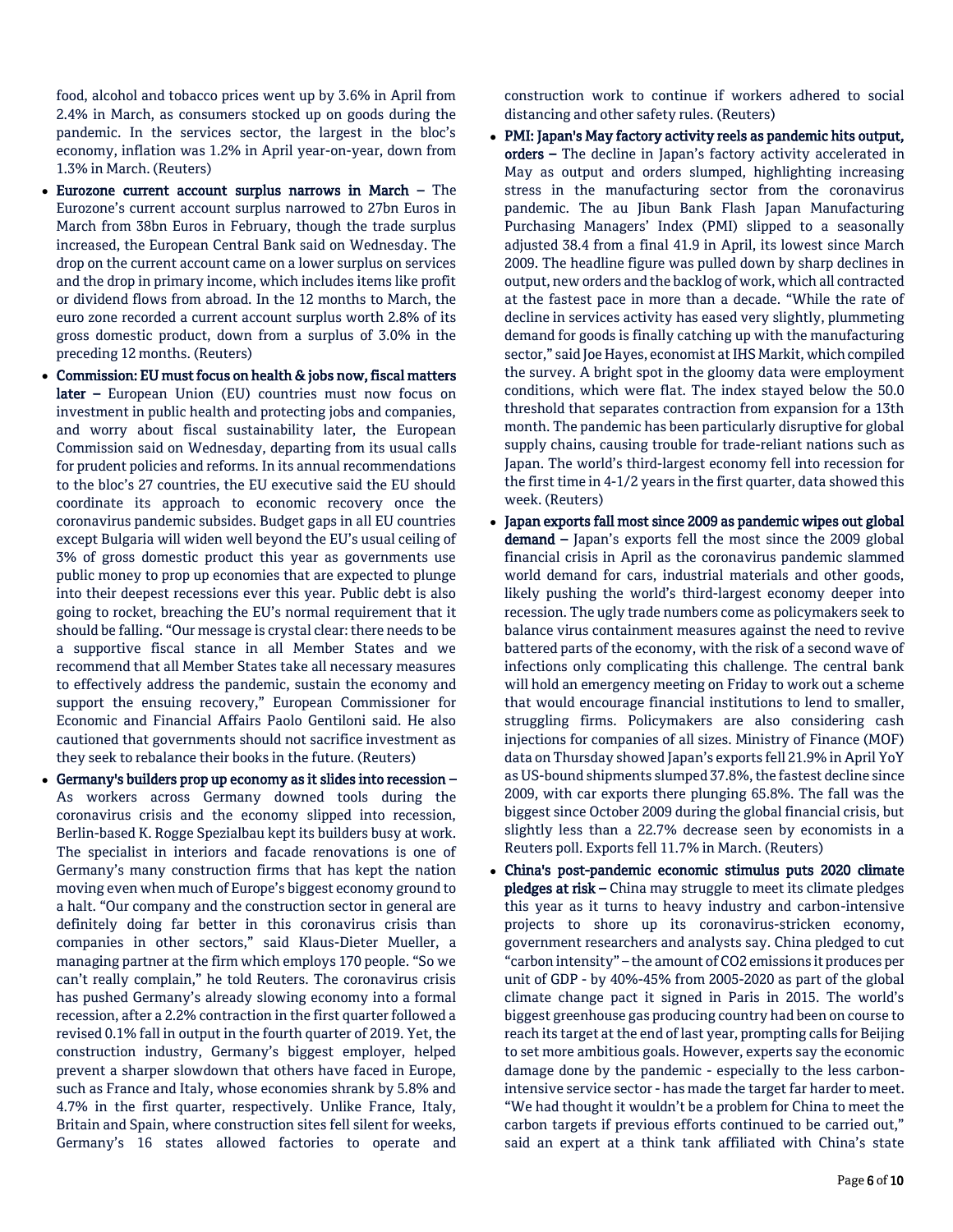planning agency, the National Development and Reform Commission (NDRC). In its own five-year plan, China pledged to cut carbon intensity by 18% from 2015 to 2020, and energy intensity - the amount consumed per unit of economic growth by 15%. By last year, energy intensity had fallen 13.2% compared to 2015, according to Reuters calculations based on official data. China had also slashed carbon intensity by 18.4% compared with 2015 and by more than 45% compared with 2005, putting it on course to meet its own target as well as its Paris pledge. (Reuters)

# Regional

- KPMG: GCC banks consolidation drive to continue in 2020 Lenders in the GCC have been rapidly consolidating as they seek to remain competitive, KPMG said and noted the drive will continue in 2020 across the region. In 2019, most GCC countries experienced mergers, or talks to merge, both in the conventional and Islamic banking sector thus creating larger, stronger and more resilient financial institutions, KPMG said in its latest report titled 'New Age Banking'. One of the mergers announced during 2019, was a cross border merger between a bank from Kuwait and Bahrain. "We expect that this consolidation drive will continue in 2020 across the region, with numerous talks or potential further transactions," KPMG noted. With the challenging political and economic environment and increasing regulatory requirements, banks will continue pursuing a more measured approach in their lending activities and look to focus on the higher-end customer base, it said. Credit growth is not expected to pick up significantly from last year given the economic impact of Covid-19 and significant fall in oil prices. "In fact we expect banks to explore possible non-performing loan sales to manage their NPL ratios," KPMG noted. The upward trend in profitability of GCC banks is expected to continue in 2020, although not necessarily at the double-digit levels witnessed in 2019. The growth is likely to be modest and tempered by slower loan growth, shrinking profit margins and rising loan provisioning under the expected credit loss regime mainly driven by the economic impact of Covid-19. "Given the margin pressures banks have experienced across the region in 2019, we expect cost and operational efficiencies to remain high on the management agenda. Banks are likely to look at more sophisticated ways in which costs can be managed through the use of robotics, analytics and fintech amongst others. (Gulf-Times.com)
- Saudi consumer spending set to drop in 2020 Saudi consumer spending is expected to decrease in 2020 mainly due to weaker demand due to shut down during Covid 19 and reduced purchasing power due to increase of VAT from 5% to 15% effective from July 2020, a report said. An additional factor would be removal of cost of living allowance of SR1,000 per month from June 2020, according to a report from Al Rajhi Capital, a leading financial services provider in the Kingdom. The overall Saudi consumer spending is expected to decline significantly in 2020e and moderately in 2021e before gradually recovering 2022e onwards, the report said. "Therefore, for the Saudi consumer sector, we cut near-term revenue growth but in medium to longer-term we expect large players to become larger due to consolidation arising in the aftermath of Covid 19. We advise investors to have a longer-term view on the KSA

consumer sector and buy at troughs/dips to position for a longerterm. Our top picks in the consumer space are Al Othaim, Extra, and Sadafco," the report said. (Zawya)

- Saudi April inflation up 1.3% on higher food prices Saudi Arabia's consumer price index rose 1.3% in April from a year earlier, pushed up by higher food prices, although prices fell for some other items as the coronavirus outbreak affected consumer spending. Prices declined by 0.1% in April compared to March, the General Authority for Statistics said on Wednesday. (Zawya)
- Fitch: Saudi banks maintained sound financial metrics in 2019, but under pressure – Saudi banks maintained sound financial metrics in 2019 however, witnessed a mild deterioration across most core metrics in a more challenging operating environment, Fitch Ratings said. According to Fitch, asset quality of banks in the kingdom remained under pressure last year particularly in the contracting, retailers and retail/wholesale trade sectors while loan impairment charges (LICs) to average gross loans jumped due to deterioration in the corporate books. Loan loss allowances fell to 117% (still adequate) of impaired loans at the end of 2019 and remained low as a percentage of gross loans (2.7%). Operating profit/risk-weighted assets deteriorated in 2019 due to higher LICs, mostly against corporate exposures, the rating agency said. The average net interest margin remained strong and steady at 3.7% while costs stayed well managed, with a 40 bp reduction in the average cost/income ratio. Fitch noted that the average gross loans/deposits ratio increased slightly in 2019 but liquidity remained sound. (Zawya)
- Most UAE retailers expect 70% revenue loss by June The coronavirus pandemic has inevitably decimated many businesses across all industries, but for retailers in the UAE, the impact is far more severe than the landlords. In a survey conducted in the UAE, Saudi Arabia, Kuwait and Bahrain, more than a third (35%) of merchants in the retail sector admitted that the crisis has cut their revenues by more than 70% during the first quarter of the year. By the second quarter, more businesses (59%) expect revenues to fall by the same degree. In contrast, most landlords feel significantly less impacted, with only 9% expecting a 70% decline in revenues for March and June this year. "The fact that landlords estimate their Q1 revenue impact to be significantly lower than the retailers' revenue impact most probably lies in the fact that landlords generally collect quarterly rent in advance, while in contrast, retailers saw an immediate drop in revenue the moment stores were forced to close," Colliers International, which conducted the survey, said in its report. The consultancy firm said retailers are expecting the gloomy outlook to continue during the second quarter because the mandated business closures only happened towards the end of April, leaving merchants still "in shock and in damage control mode." "For Q2 and depending on how long restrictions and countermeasures will stay in force, they might believe the shift in consumer behavior will not have returned to levels that were seen before COVID-19, because consumers are expected to be cautious when going outside," Colliers said. While the pandemic is having a big impact in brick-and-mortar businesses, merchants who had put in place their own e-commerce platforms prior to the crisis, is hugely benefiting from a change in consumer behavior. In Colliers' survey, 59% of retailers that also cater to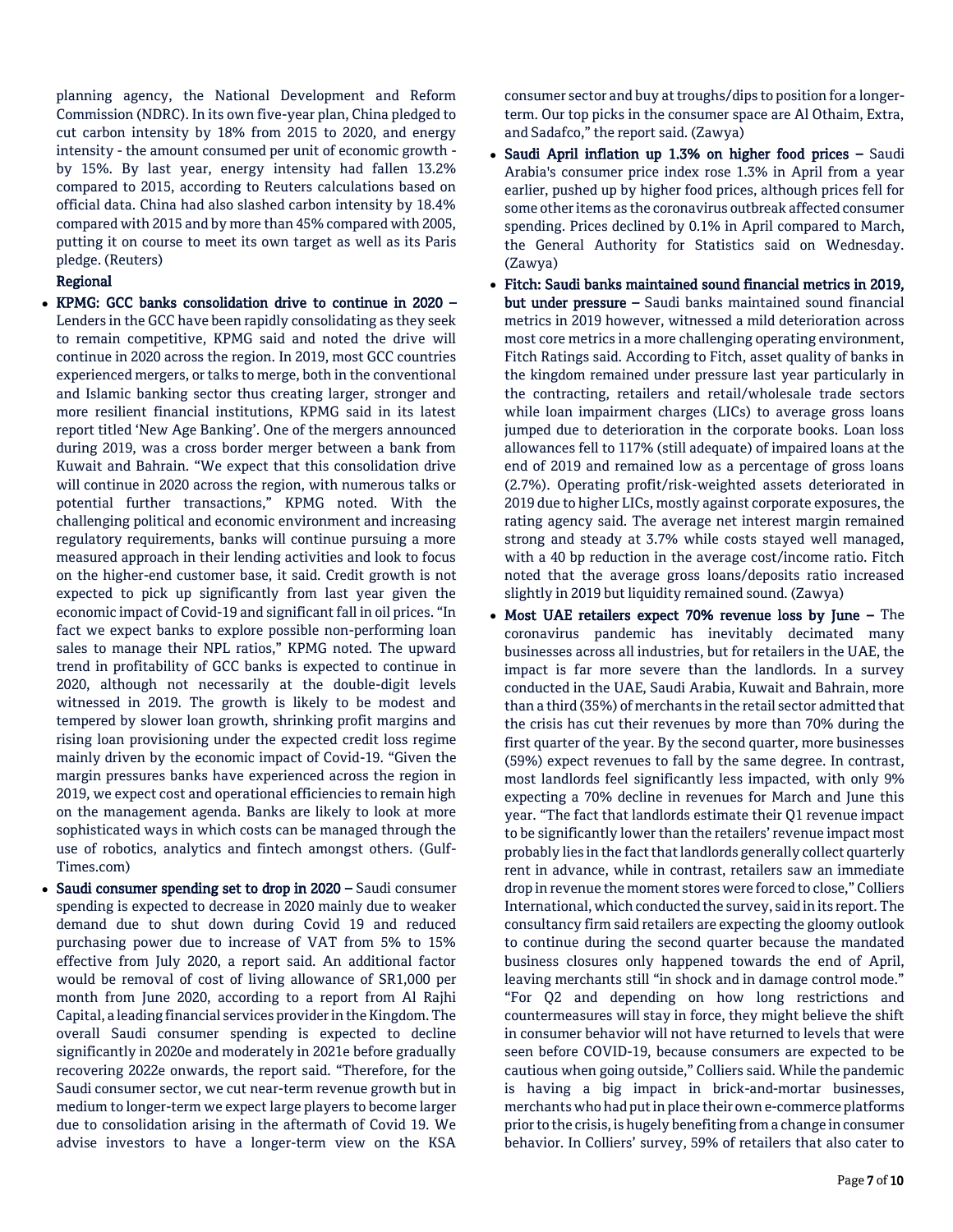online shopping or home deliveries, have seen an increase in sales of 20% to more than 70% during the first three months of the year, while others are reporting 10% to 20% or less than 10% uptick in sales. For the second quarter, 60% are expecting an increase of between 20% and more than 70%. (Zawya)

- Property sales in Dubai drops by about 50% The decline in real estate values in Dubai accelerated in April while sales of apartments and villas dropped by about 50% due to the coronavirus pandemic. The monthly decline for residential capital values across the emirate accelerated from 0.8% to 1.9% in April, according to local consulting firm ValuStrat. Compared to last year, the capital values as of last month were down 10.8%. On average, house prices now stand at AED915 per square foot, not too far from the average rates during 2011 and 2012. According to ValuStrat, there were fewer properties, including apartments, hotel rooms, hotel apartments, offices, workshops and retail shops that were sold last month, with cash-based sales transactions alone dropping by half compared to March. "The COVID-19 pandemic continued to show its impact during the month of April as demand decreased due to the stay-at-home campaign supporting the nationwide disinfection program," ValuStrat said in its latest note. "[Based on] Dubai Land Department [data], April 2019 saw 2,198 unit cash or nonmortgage transactions [while] April 2020 saw 1,414 unit cash transactions," Head of real estate research at ValuStrat, Haider Tuaima added. The property market has been showing signs of weakness since the start of the coronavirus pandemic due to worldwide lockdowns and mobility restrictions. Other analysts, however, noted that there are signs that investor interest is returning, as the government has eased its containment measures. (Zawya)
- ENBD REIT announces rent relief initiative ENBD REIT has launched a rent relief initiative for tenants who are economically affected by the coronavirus (COVID-19) pandemic. The relief initiative will provide the tenants with rent-free periods and postponement of cheques or rental payments, depending on their financial situation, according to a press release by the Shari'ah compliant real estate investment fund on Wednesday. The company announced that the positive rental income and sufficient cash can fulfil all foreseeable obligations because of the company's healthy financial position. Commenting on the relief initiative, the head of real estate at Emirates NBD Asset Management, Anthony Taylor, said: "If ENBD REIT were to share the cost savings it has achieved with all tenants equally, it would be a reasonably small percentage reduction and immaterial to any tenant facing significant financial challenges." Taylor noted: "For this reason, we assess the financial position of each tenant who is requesting relief before agreeing to a rental payment structure that meets their requirements." (Zawya)
- Dubai may lose a third of hotel jobs as virus devastates tourism – Dubai's hotel occupancy has plummeted since the outbreak of the coronavirus and about 30% of workers in the industry will probably lose their jobs, according to research firm STR Global. About 43,000 hotel rooms, about a third of the total, will probably remain closed until September as most owners channel reservations into fewer properties to save on operating costs, Middle East and Africa Director at STR Global, Philip Wooller

said. The industry employs about 40,000 people, he estimated. The job-loss estimate is a "minimum" Wooller said. "Otherwise you're asking the owners to reach into their own pockets and, while some might do that, others won't be able to afford it." (Bloomberg)

- Fitch affirms Commercial Bank of Dubai at 'A-'with a Stable outlook – Fitch Ratings has affirmed UAE-based Commercial Bank of Dubai's (CBD) Long-Term Issuer Default Rating (IDR) at 'A-' with a Stable outlook and Viability Rating (VR) at 'bb+'. CBD's IDRs, SR and SRF reflect the extremely high probability of support available to the bank from the UAE and Dubai authorities if needed. Fitch's view of support factors in the sovereign's strong capacity to support the banking system, sustained by sovereign wealth funds and recurring revenue mostly from hydrocarbon production, despite lower oil prices. Fitch also expects a high willingness of the authorities to support the banking sector, which has been demonstrated by the UAE authorities' long track record of supporting domestic banks, and is also suggested by close ties with and part government ownership of a number of banks. CBD's SRF is one notch below the UAE Domestic Systemically Important Banks's (D-SIB) SRF of 'A', due to Fitch's view that CBD is less systematically important than larger peers. This is based on CBD's 3% market share of total assets in the UAE banking system at end-2019, and the bank's niche corporate focus. (Bloomberg)
- Abu Dhabi announces AED5.5bn residential packages for citizens – Abu Dhabi Executive Council has approved the order to disburse housing loans, houses and residential plots worth a total of AED5.5bn, granted to more than 5,500 Emirati nationals within the UAE capital. This comes following the directives from President, Crown Prince of Abu Dhabi, Deputy Supreme Commander of the UAE Armed Forces and Chairman of the Adec, HH Sheikh Khalifa bin Zayed Al Nahyan, HH Sheikh Mohamed bin Zayed Al Nahyan. The approval of the first installment of housing loans, houses and residential plots coincides with Eid Al Fitr, and is part of the wise leadership's commitment to ensure social stability, enhance living standards of UAE nationals and strengthen their role in contributing to the development in society, a statement from Adec said. The directive from Sheikh Mohamed bin Zayed to double the number of housing loans to UAE citizens falls within Abu Dhabi's Development Accelerator Programme, 'Ghadan 21', it added. (Zawya)
- Abu Dhabi's consumer prices rise 0.9% in April Abu Dhabi's consumer price index (CPI) increased by 0.9% MoM in April 2020, a report released by the Statistics Centre – Abu Dhabi (SCAD) showed. The CPI increased to 108.6 points last month, compared to 107.6 points in March 2020. However, compared to April 2019 (with 110.2 points), the CPI of April 2020 fell 1.4%. According to the report, average consumer prices declined in between January to April this year by 2%. Consumer prices for households at the bottom welfare level dropped by 1.5% from January to April 2020, compared to the same period last year, a retreat of 1.9% for the middle welfare level and 2.1% for the top welfare level. In the first four months of 2020, consumer prices declined by 1.9% for citizen households, 2.1% for non-citizens and 1.8% for shared households. (Zawya)
- Abu Dhabi's wealth fund sees U-shaped global rebound next year - The global economy is likely to recover from this year's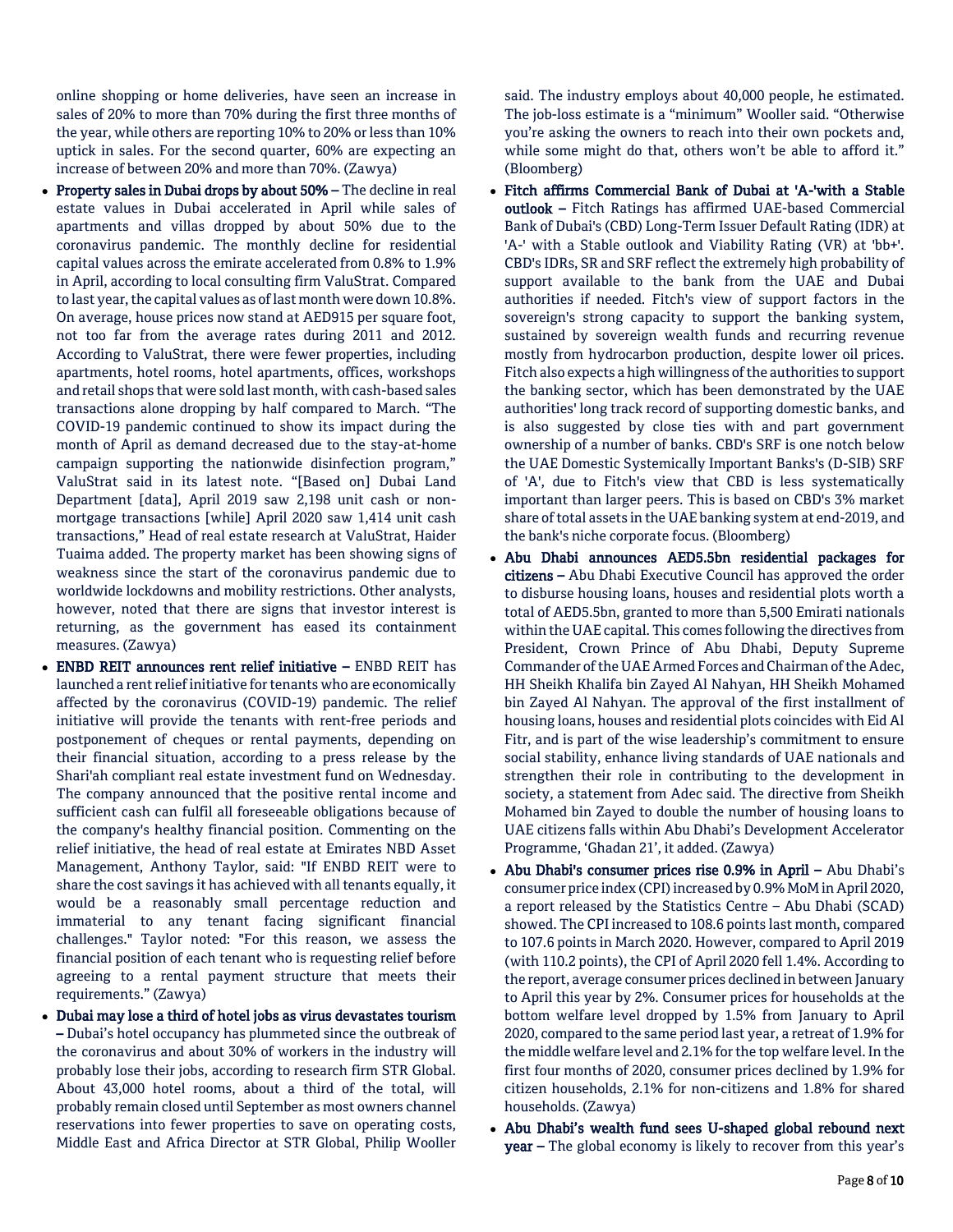virus -driven recession with 5% growth in 2021, according to Abu Dhabi's \$220bn wealth fund. The most likely outcome following the economic crisis sparked by the coronavirus is a U -shaped rebound, meaning there will be some stagnation before things get better, Chief Executive Officer of the Petroleum & Petrochemicals division of Mubadala Investment Co said. The fund with holdings across healthcare, technology, aerospace and energy gives that scenario a 70% probability and sees a 30% chance of a longer economic slump, Al Kaabi said. (Bloomberg)

- Fiscal nightmare ties up Kuwait crisis stimulus with 40% deficit – Crisis economics gets complicated when the budget deficit could be equivalent to two -fifths of a nation's entire output. It is the case in Kuwait, among the world's richest nations, which has so far mustered one of the smaller packages of fiscal stimulus among Gulf Arab economies. A government announcement this week that could result in added assistance for Kuwaitis in the private sector might stretch the budget deficit further. National Bank of Kuwait, the country's biggest lender, already predicts the shortfall will reach 40% of GDP in the fiscal year that started April 1, or double what Fitch Ratings forecast a month ago. That would be the most since the 1991 Gulf War and its aftermath. No country is expected to run a deficit in excess of 30% this calendar year, according to the International Monetary Fund. Kuwait's extreme dependence on oil is to blame, with hydrocarbon sales accounting for an estimated 90% of total government income. Crude prices are around half the level Kuwait needs to balance the budget -- before the mandatory annual transfer of 10% of revenue to its wealth fund. (Bloomberg)
- AM Best affirms ratings of Al Ahleia Insurance; with a Stable outlook – AM Best Rating Services has affirmed Al Ahleia Insurance's financial strength rating (FSR) at 'A -' (Excellent) and the long -term issuer credit rating at 'a -'. The outlook for these credit ratings remains stable, according to a bourse statement on Monday. The ratings capture the insurer's robust balance sheet as well as its strong operating performance, neutral business profile, and appropriate enterprise risk management (ERM). "Al Ahleia has an established position as a top four insurer in Kuwait's direct market, with a leading market share in the commercial insurance segment. The group achieves geographical diversification through its reinsurance operation, Kuwait Re, which provides proportional and non -proportional cover to cedants in the Middle East and North Africa (MENA), Asia -Pacific and Central and Eastern Europe," the rating agency's report said. (Zawya)
- Bahrain sells BHD70mn 91 -day bills; bid -cover at 1.27x Bahrain sold BHD70mn of 91 -day bills due on August 26, 2020. Investors offered to buy 1.27 times the amount of securities sold. The bills having a yield of 2.28% and will settle on May 27, 2020. (Bloomberg)